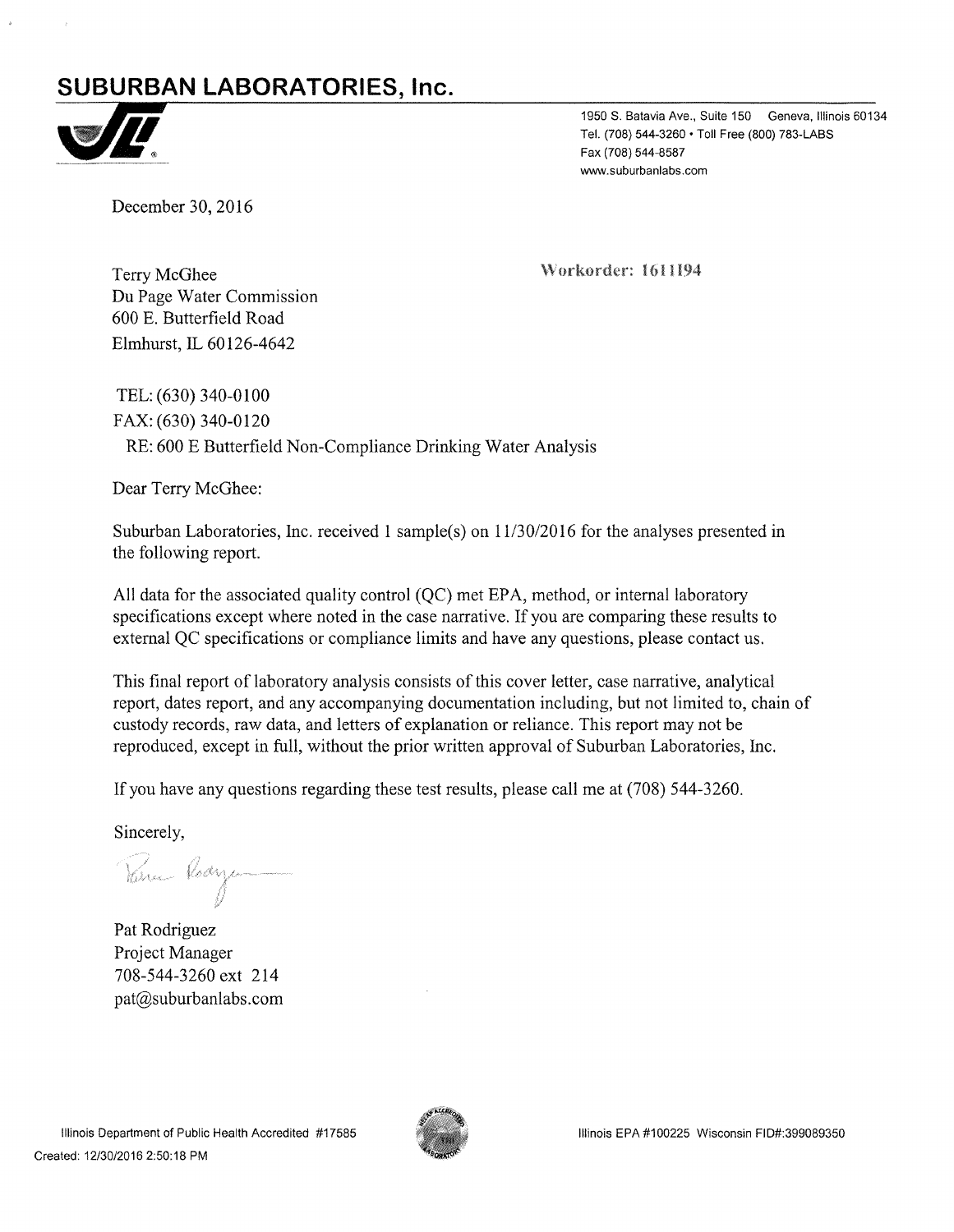

# **Suburban Laboratories, Inc. 1950 S. Batavia Ave.**, Suite 150, Geneva, IL 60134 (708) 544-3260

## Client: Du Page Water Commission Project: 600 E Butterfield Non-Compliance Drinking Wa **WorkOrder: 1611194 Temperature of samples upon receipt at SLI: 10 C**

**Date: December 30, 2016 PO #: QC Level: LEVEL I Chain of Custody #: 135111** 

General Comments:

- All results reported in wet weight unless otherwise indicated. (dry = Dry Weight)

- Sample results relate only to the analytes of interest tested and to sample as received by the laboratory.

- Environmental compliance sample results meet the requirements of 35 IAC Part 186 unless otherwise indicated.

- Waste water analysis follows the rules set forth in 40 CFR part 136 except where otherwise noted.

- Accreditation by the State of Illinois is not an endorsement or a guarantee of the validity of data generated.

- For more information about the laboratories' scope of accreditation, please contact us at (708) *544-3260* or the Agency at (217) *782-6455.* 

- All radiological results are reported to the *95%* confidence level.

Abbreviations:

- Reporting Limit: The concentration at which an analyte can be routinely detected on a day to day basis, and which also meets regulatory and client needs.

- Quantitation Limit: The lowest concentration at which results can be accurately quantitated.

- J: The analyte was positively identified above our Method Detection Limit and is considered detectable and

usable; however, the associated numerical value is the approximate concentration of the analyte in the sample.

- ATC: Automatic Temperature Correction. - TNTC: Too Numerous To Count

- TIC: Tentatively Identified Compound (GCMS library search identification, concentration estimated to nearest internal standard).

- SS (Surrogate Standard): Quality control compound added to the sample by the lab.

Method References:

For a complete list of method references please contact us.

- E: USEPA Reference methods

- SW: USEPA, Test Methods for Evaluating Solid Waste (SW-846)

- M: Standard Methods for the Examination of Water and Wastewater

- USP: Latest version of United States Pharmacopeia

Workorder Specific Comments:

Copper:

Sample 1611I94-001A: S=The MS percent recovery (226.4%) was outside laboratory control limits (70.0% -130.0%).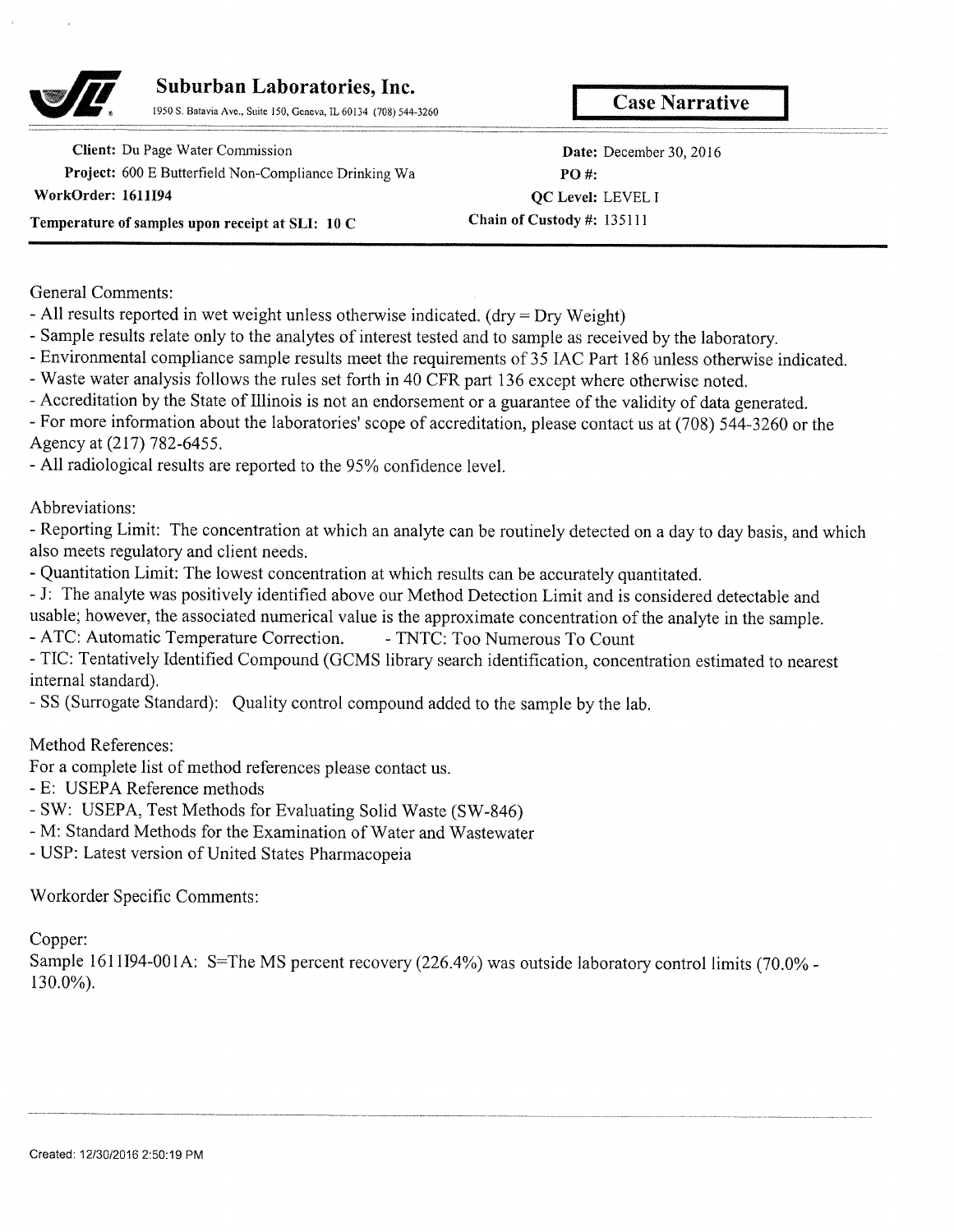

## **Suburban Laboratories, Inc.**

1950 S. Batavia Ave., Suite 150, Geneva, IL *60134* (708) 544-3260

# **Laboratory Results**

**Client ID:** Du Page Water Commission Project Name: 600 E Butterfield Non-Compliance Drinking Wat **Report Date:** December 30, 2016 **Workorder: 1611194** 

**I**

### **Client Sample ID: Pump Station**

Lab ID: 1611194-001 **Date Received:** 11/30/2016 *1:35* PM

#### **Matrix: DRINKING WATER**  Collection Date: 11/30/2016 10:30 AM

|                                               |               |       | Report           |                                 |              | <b>Dilution</b> |                     |                 |
|-----------------------------------------------|---------------|-------|------------------|---------------------------------|--------------|-----------------|---------------------|-----------------|
| Parameter                                     | <b>Result</b> |       | <b>MCL Limit</b> | Oual.                           | <b>Units</b> | Factor          | Date Analyzed       | <b>Batch ID</b> |
|                                               |               |       |                  |                                 |              |                 |                     |                 |
| <b>METALS BY ICP</b>                          |               |       |                  | Method: EPA-200.7-Rev 4.4,1994  |              |                 | Analyst: jmk        |                 |
| Calcium                                       | 34,300        |       | 50.0             |                                 | µg/L         | 1               | 12/09/2016 4:21 PM  | 42050           |
| Hardness, Ca/Mg (As CaCO3)                    | 135,000       |       | 0                |                                 | µg/L         | 1               | 12/09/2016 4:21 PM  | 42050           |
| Iron                                          | <b>ND</b>     | 1,000 | 50.0             |                                 | µg/L         | 1               | 12/09/2016 4:21 PM  | 42050           |
| Magnesium                                     | 11,900        |       | 50.0             | C                               | µg/L         | 1               | 12/09/2016 4:21 PM  | 42050           |
| Sodium                                        | 7,010         |       | 300              |                                 | $\mu g/L$    | 1               | 12/09/2016 4:21 PM  | 42050           |
| <b>METALS BY ICPMS</b>                        |               |       |                  | Method: EPA-200.8-Rev 5.4, 1994 |              |                 | Analyst: mjs        |                 |
| Antimony                                      | <b>ND</b>     | 6.00  | 2.00             |                                 | µg/L         | 1               | 12/06/2016 4:38 PM  | 42050           |
| Arsenic                                       | 0.502         | 10.0  | 0.500            |                                 | µg/L         | 1               | 12/06/2016 4:38 PM  | 42050           |
| Barium                                        | 19.3          | 2.000 | 5.00             |                                 | $\mu$ g/L    | 1               | 12/06/2016 4:38 PM  | 42050           |
| Beryllium                                     | <b>ND</b>     | 4.00  | 1.00             |                                 | $\mu$ g/L    | 1               | 12/06/2016 4:38 PM  | 42050           |
| Cadmium                                       | <b>ND</b>     | 5.00  | 3.00             |                                 | µg/L         | 1               | 12/06/2016 4:38 PM  | 42050           |
| Chromium                                      | <b>ND</b>     | 100   | 5.00             |                                 | µg/L         | $\ddagger$      | 12/06/2016 4:38 PM  | 42050           |
| Copper                                        | <b>ND</b>     | 1,300 | 100              | $\mathbb S$                     | µg/L         | 1               | 12/07/2016 1:29 PM  | 42050           |
| Lead                                          | <b>ND</b>     | 15.0  | 5.00             |                                 | µg/L         | $\mathbf{1}$    | 12/06/2016 4:38 PM  | 42050           |
| Mercury                                       | <b>ND</b>     | 2.00  | 0.100            |                                 | µg/L         | 1               | 12/06/2016 4:38 PM  | 42050           |
| Selenium                                      | <b>ND</b>     | 50.0  | 2.00             |                                 | µg/L         | 1               | 12/06/2016 4:38 PM  | 42050           |
| Thallium                                      | <b>ND</b>     | 2.00  | 2.00             |                                 | µg/L         | 1               | 12/06/2016 4:38 PM  | 42050           |
| <b>VOLATILE ORGANIC COMPOUNDS (REGULATED)</b> |               |       |                  | Method: EPA-524.2-Rev R4.1      |              |                 | Analyst: mkl        |                 |
| Benzene                                       | <b>ND</b>     | 5.00  | 0.500            |                                 | µg/L         | 1               | 12/02/2016 11:26 AM | R78951          |
| Carbon tetrachloride                          | <b>ND</b>     | 5.00  | 0.500            |                                 | µg/L         | 1               | 12/02/2016 11:26 AM | R78951          |
| Chlorobenzene                                 | <b>ND</b>     | 100   | 0.500            |                                 | µg/L         | 1               | 12/02/2016 11:26 AM | R78951          |
| 1,4-Dichlorobenzene                           | <b>ND</b>     | 75.0  | 0.500            |                                 | µg/L         | 1               | 12/02/2016 11:26 AM | R78951          |
| 1,2-Dichlorobenzene                           | <b>ND</b>     | 600   | 0.500            |                                 | µg/L         | 1               | 12/02/2016 11:26 AM | R78951          |
| 1,2-Dichloroethane                            | <b>ND</b>     | 5.00  | 0.500            |                                 | µg/L         | 1               | 12/02/2016 11:26 AM | R78951          |
| 1.1-Dichloroethene                            | <b>ND</b>     | 7.00  | 0.500            |                                 | µg/L         | 1               | 12/02/2016 11:26 AM | R78951          |
| cis-1,2-Dichloroethene                        | <b>ND</b>     | 70.0  | 0.500            |                                 | µg/L         | 1               | 12/02/2016 11:26 AM | R78951          |
| trans-1,2-Dichloroethene                      | <b>ND</b>     | 100   | 0.500            |                                 | µg/L         | 1               | 12/02/2016 11:26 AM | R78951          |
| 1,2-Dichloropropane                           | <b>ND</b>     | 5.00  | 0.500            |                                 | µg/L         | 1               | 12/02/2016 11:26 AM | R78951          |
| Ethylbenzene                                  | <b>ND</b>     | 700   | 0.500            |                                 | $\mu g/L$    | 1               | 12/02/2016 11:26 AM | R78951          |
| Methylene chloride                            | <b>ND</b>     | 5.00  | 0.500            |                                 | µg/L         | 1               | 12/02/2016 11:26 AM | R78951          |
| Styrene                                       | <b>ND</b>     | 100   | 0.500            |                                 | ug/L         | 1               | 12/02/2016 11:26 AM | R78951          |
| Tetrachloroethene                             | <b>ND</b>     | 5.00  | 0.500            |                                 | $\mu g/L$    | 1               | 12/02/2016 11:26 AM | R78951          |
| Toluene                                       | <b>ND</b>     | 1,000 | 0.500            |                                 | µg/L         | 1               | 12/02/2016 11:26 AM | R78951          |
| 1.2.4-Trichlorobenzene                        | <b>ND</b>     | 70.0  | 0.500            |                                 | µg/L         | $\mathbf{1}$    | 12/02/2016 11:26 AM | R78951          |
|                                               |               |       |                  |                                 |              |                 |                     |                 |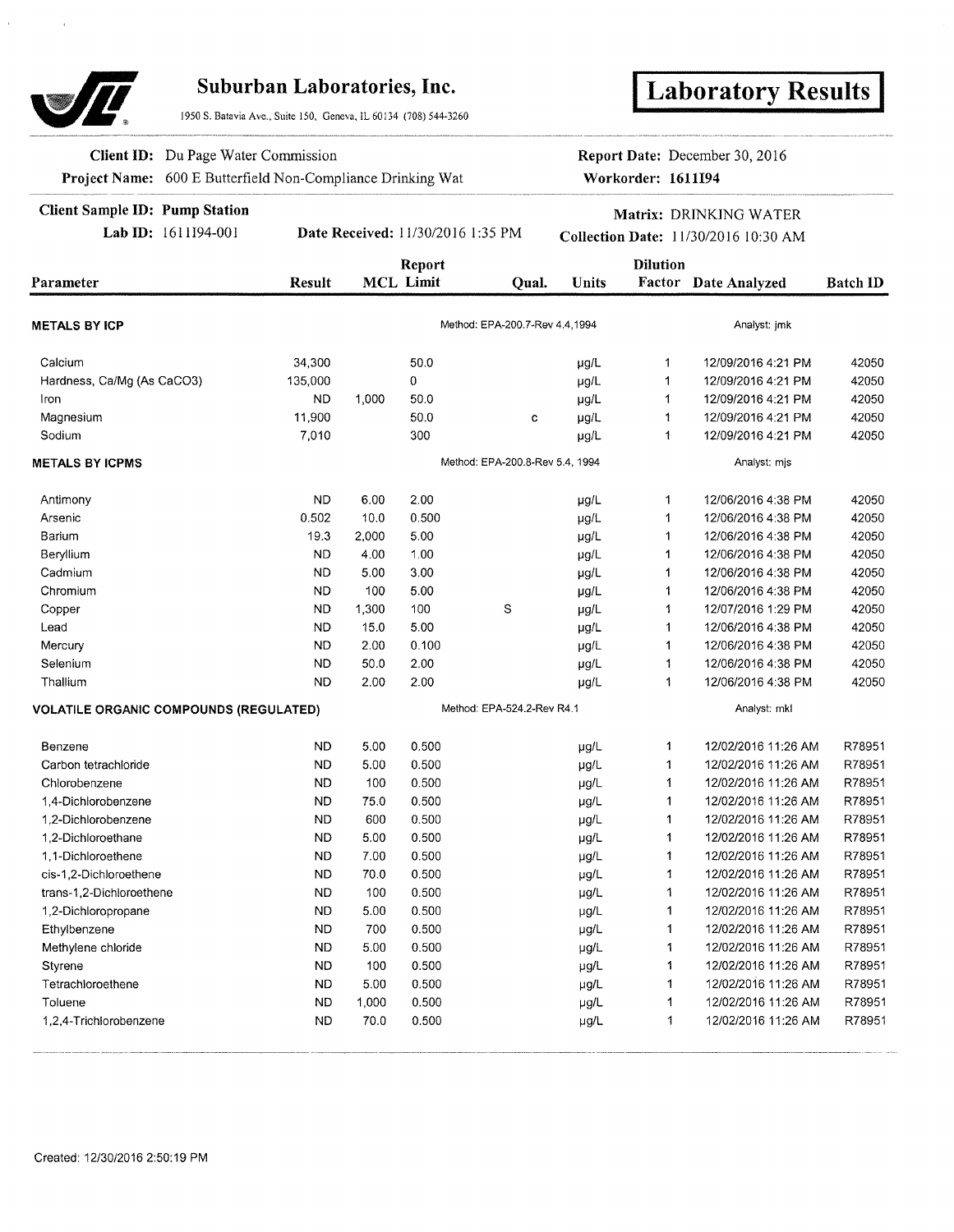

## **Suburban Laboratories, Inc.**

1950 S. Batavia Ave. Suite 150, Geneva, IL 60134 (708) 544-3260

# **I Laboratory Results**

**Client ID:** Du Page Water Commission **Report Date:** December 30, 2016 **Project Name:** 600 E Butterfield Non-Compliance Drinking Wat **Workorder: 1611194** 

**Client Sample ID: Pump Station**<br> **Collection Date:** 11/30/2016 1:35 PM<br> **Collection Date:** 11/30/2016 10:30 AM<br> **Collection Date:** 11/30/2016 10:30 AM **Collection Date:**  $11/30/2016$  **10:30 AM** 

|                                                 | Report         |                                 |                  |                                 |                                             | <b>Dilution</b> |                      |                 |  |  |  |
|-------------------------------------------------|----------------|---------------------------------|------------------|---------------------------------|---------------------------------------------|-----------------|----------------------|-----------------|--|--|--|
| Parameter                                       | <b>Result</b>  |                                 | <b>MCL Limit</b> | Oual.                           | <b>Units</b>                                |                 | Factor Date Analyzed | <b>Batch ID</b> |  |  |  |
|                                                 |                |                                 |                  |                                 |                                             |                 |                      |                 |  |  |  |
| <b>VOLATILE ORGANIC COMPOUNDS (REGULATED)</b>   |                |                                 |                  | Method: EPA-524.2-Rev R4.1      |                                             |                 | Analyst: mkl         |                 |  |  |  |
| Trichloroethene                                 | <b>ND</b>      | 5.00                            | 0.500            |                                 | µg/L                                        | 1               | 12/02/2016 11:26 AM  | R78951          |  |  |  |
| 1,1,1-Trichloroethane                           | <b>ND</b>      | 200                             | 0.500            |                                 | µg/L                                        | 1               | 12/02/2016 11:26 AM  | R78951          |  |  |  |
| 1.1.2-Trichloroethane                           | <b>ND</b>      | 5.00                            | 0.500            |                                 | µg/L                                        | 1               | 12/02/2016 11:26 AM  | R78951          |  |  |  |
| Vinyl chloride                                  | <b>ND</b>      | 2.00                            | 0.500            |                                 | $\mu$ g/L                                   | 1               | 12/02/2016 11:26 AM  | R78951          |  |  |  |
| m,p-Xylene                                      | <b>ND</b>      |                                 | 0.500            |                                 | $\mu$ g/L                                   | 1               | 12/02/2016 11:26 AM  | R78951          |  |  |  |
| o-Xylene                                        | <b>ND</b>      |                                 | 0.500            |                                 | µg/L                                        | 1               | 12/02/2016 11:26 AM  | R78951          |  |  |  |
| <b>Total Xylenes</b>                            | <b>ND</b>      | 10,000                          | 0.500            |                                 | µg/L                                        | 1               | 12/02/2016 11:26 AM  | R78951          |  |  |  |
| <b>Internal Quality Control Compounds</b>       |                |                                 |                  |                                 |                                             |                 |                      |                 |  |  |  |
| SS: 1,2-Dichlorobenzene-d4                      | 88.2           |                                 | 70-130           |                                 | %Rec                                        | 1               | 12/02/2016 11:26 AM  | R78951          |  |  |  |
| SS: 4-Bromofluorobenzene                        | 92.8           |                                 | 70-130           |                                 | %Rec                                        | 1               | 12/02/2016 11:26 AM  | R78951          |  |  |  |
| <b>VOLATILE ORGANIC COMPOUNDS (UNREGULATED)</b> |                |                                 |                  | Method: EPA-524.2-Rev 4.1, 1995 |                                             |                 | Analyst: mkl         |                 |  |  |  |
| Methyl tert-butyl ether                         | <b>ND</b>      |                                 | 0.500            |                                 | µg/L                                        | 1               | 12/07/2016 3:15 PM   | R79019          |  |  |  |
| <b>Internal Quality Control Compounds</b>       |                |                                 |                  |                                 |                                             |                 |                      |                 |  |  |  |
| SS: 1,2-Dichlorobenzene-d4                      | 88.6           |                                 | 70-130           |                                 | %Rec                                        | 1               | 12/07/2016 3:15 PM   | R79019          |  |  |  |
| SS: 4-Bromofluorobenzene                        | 88.6           |                                 | 70-130           |                                 | %Rec                                        | $\mathbf{1}$    | 12/07/2016 3:15 PM   | R79019          |  |  |  |
| <b>PESTICIDE COMPOUNDS</b>                      |                | Method: EPA-525.2-Rev 2.0, 1995 |                  |                                 |                                             |                 | Analyst: Is          |                 |  |  |  |
| Alachlor                                        | ND.            | 2.00                            | 0.200            |                                 | $\mu$ g/L                                   | 1               | 12/14/2016 5:50 AM   | 42097           |  |  |  |
| Atrazine                                        | <b>ND</b>      | 3.00                            | 0.200            |                                 | $\mu$ g/L                                   | $\mathbf{1}$    | 12/14/2016 5:50 AM   | 42097           |  |  |  |
| Simazine                                        | <b>ND</b>      | 4.00                            | 0.200            |                                 | $\mu$ g/L                                   | 1               | 12/14/2016 5:50 AM   | 42097           |  |  |  |
| <b>Internal Quality Control Compounds</b>       |                |                                 |                  |                                 |                                             |                 |                      |                 |  |  |  |
| SS: 1,3-Dimethyl-2-nitrobenzene                 | 92.8           |                                 | 60.3-130         |                                 | %Rec                                        | $\mathbf{1}$    | 12/14/2016 5:50 AM   | 42097           |  |  |  |
| SS: Pervlene-d12                                | 72.2           |                                 | 26-125           |                                 | %Rec                                        | $\mathbf 1$     | 12/14/2016 5:50 AM   | 42097           |  |  |  |
| SS: Triphenyl phosphate                         | 116            |                                 | 50.9-181         |                                 | %Rec                                        | $\mathbf{1}$    | 12/14/2016 5:50 AM   | 42097           |  |  |  |
| ALKALINITY, TOTAL                               |                |                                 |                  |                                 | Method: SM-2320B-Rev 18Ed, 1992, 21Ed, 1997 |                 | Analyst: src         |                 |  |  |  |
| Alkalinity, Total(As CaCO3)                     | 106            |                                 | 20.0             |                                 | mg/L CaCO3                                  | 1               | 12/05/2016 3:21 PM   | R78897          |  |  |  |
| TOTAL NITRATES (NITRATE+NITRITE)                |                |                                 |                  | Method:                         |                                             |                 | Analyst: pgr         |                 |  |  |  |
| Total Nitrates (as N)                           | .5             | 10.0                            | 0                |                                 | mg/L                                        | $\mathbf{1}$    | 12/30/2016 2:40 PM   | R79657          |  |  |  |
| PH METHOD 9041A (IN LABORATORY)                 |                |                                 |                  | Method: EPA-9041A-Rev 1, Jul-92 |                                             |                 | Analyst: pgr         |                 |  |  |  |
| рH                                              | $\overline{7}$ |                                 |                  | V                               | pH Units<br>c                               | $\mathbf{1}$    | 12/30/2016 2:40 PM   | R79657          |  |  |  |
| COLIFORM, PRESENCE-ABSENCE-COLILERT             |                |                                 |                  |                                 | Method: SM-9223B-PA-Rev 1997 Rev. Online    |                 | Analyst: emk         |                 |  |  |  |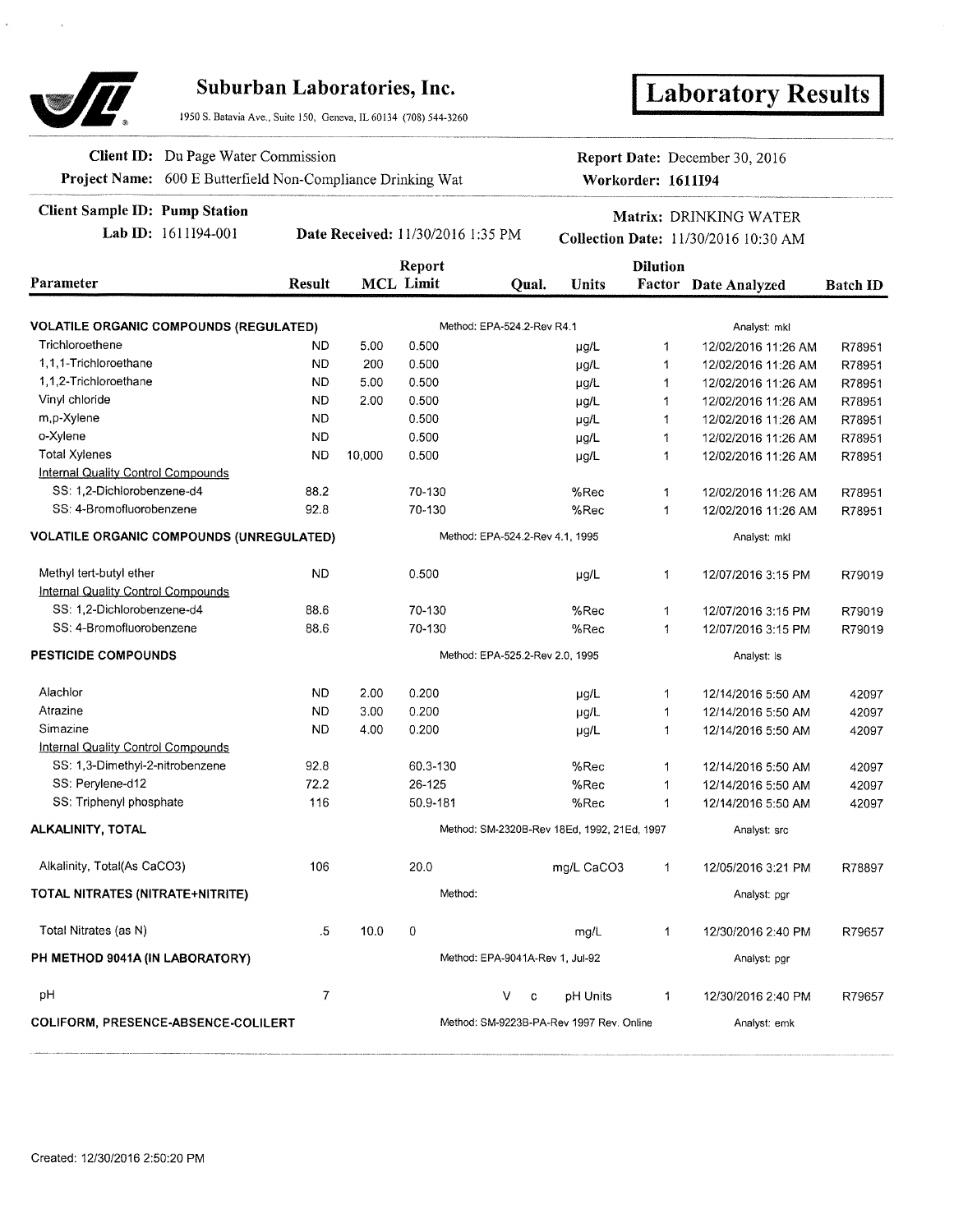

**I** Laboratory Results

950 S. Batavia Ave., Suite 150, Geneva, IL 60134 (708) 544-3260

|                                            | <b>Client ID:</b> Du Page Water Commission |               | <b>Project Name:</b> 600 E Butterfield Non-Compliance Drinking Wat |                                   |                                          | Workorder: 1611I94                                                    | <b>Report Date:</b> December 30, 2016 |                 |
|--------------------------------------------|--------------------------------------------|---------------|--------------------------------------------------------------------|-----------------------------------|------------------------------------------|-----------------------------------------------------------------------|---------------------------------------|-----------------|
| <b>Client Sample ID: Pump Station</b>      | Lab ID: $1611194-001$                      |               | <b>Date Received: 11/30/2016 1:35 PM</b>                           |                                   |                                          | Matrix: DRINKING WATER<br><b>Collection Date:</b> 11/30/2016 10:30 AM |                                       |                 |
| Parameter                                  |                                            | <b>Result</b> | Report<br>MCL Limit                                                | Oual.                             | <b>Units</b>                             | <b>Dilution</b>                                                       | <b>Factor</b> Date Analyzed           | <b>Batch ID</b> |
| <b>COLIFORM, PRESENCE-ABSENCE-COLILERT</b> |                                            |               |                                                                    |                                   | Method: SM-9223B-PA-Rev 1997 Rev. Online |                                                                       | Analyst: emk                          |                 |
| E. Coli                                    |                                            | 0             | 0                                                                  |                                   | CFU/100ml                                |                                                                       | 11/30/2016 4:45 PM                    | 41950           |
| <b>Total Coliform</b>                      |                                            | 0             | 0                                                                  |                                   | CFU/100ml                                |                                                                       | 11/30/2016 4:45 PM                    | 41950           |
| <b>TURBIDITY</b>                           |                                            |               |                                                                    | Method: EPA-180.1-Rev 2.0, Aug-93 |                                          |                                                                       | Analyst: itl                          |                 |
| Turbidity                                  |                                            | <b>ND</b>     | 0.100                                                              |                                   | <b>NTU</b>                               |                                                                       | 12/01/2016 3:45 PM                    | R78808          |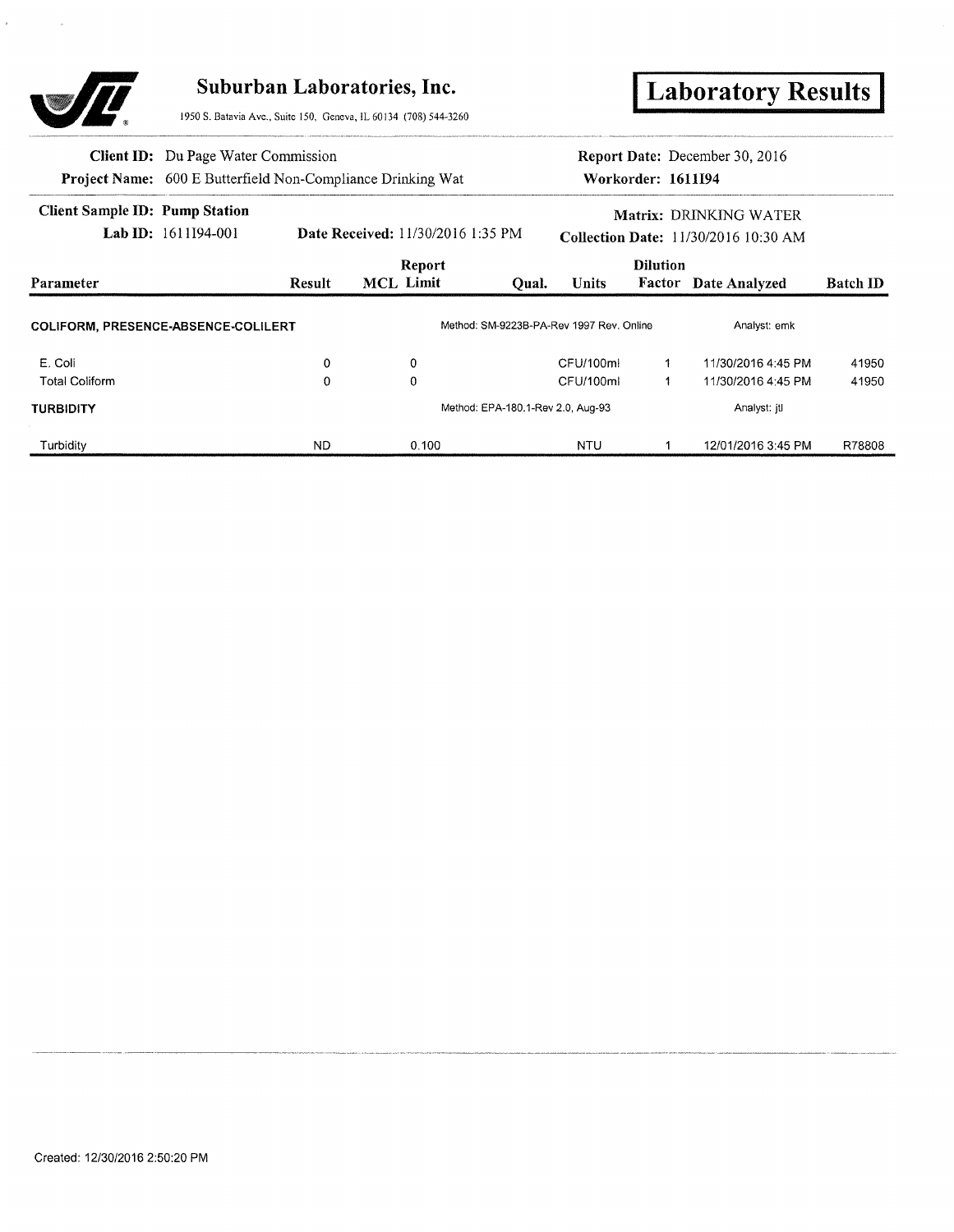

## PREP **DATES** REPORT

## **Client:** DuPage Water Commission **Report Date: December 30, 2016**

Project: 600 E Butterfield Non-Compliance Lab Order: 1611194

| Sample ID    | <b>Collection Date</b> | <b>Batch ID</b><br>and the first control of the control of the control of the control of the control of the control of the control of the control of the control of the control of the control of the control of the control of the control of th | <b>Prep Method</b> | <b>Prep Test Name</b>      | <b>TCLP</b> Date | <b>Prep Date</b> |
|--------------|------------------------|---------------------------------------------------------------------------------------------------------------------------------------------------------------------------------------------------------------------------------------------------|--------------------|----------------------------|------------------|------------------|
| 1611I94-001A | 11/30/2016 10:30:00    | 42050                                                                                                                                                                                                                                             | TURB METALS        | Turbidity Check            |                  | 12/6/2016        |
| 1611I94-001D |                        | 41950                                                                                                                                                                                                                                             | T COLI PR          | <b>Total Coliform Prep</b> |                  | 11/30/2016       |
| 1611I94-001F |                        | 42097                                                                                                                                                                                                                                             | 525 DW PR          | 525 Prep Code              |                  | 12/8/2016        |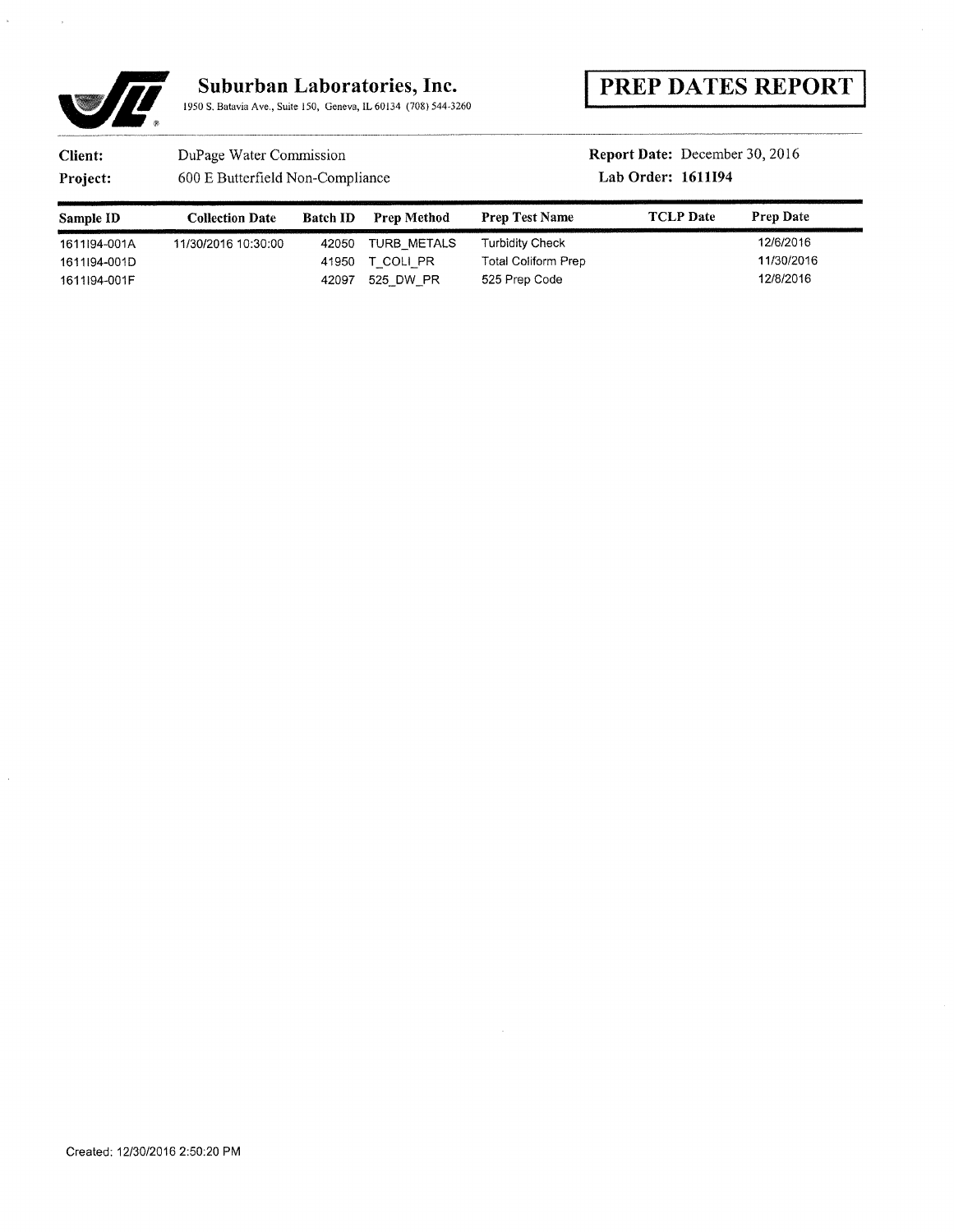

1950 S. Batavia Ave., Suite *150,* Geneva, IL 60134 (708) 544-3260 WO#: **<sup>1611194</sup>**

# **Suburban Laboratories, Inc. Qualifier Definitions**

Date: *12/30/2016* 

## **Qualifiers:**

| $*/x$        | Value exceeds Maximum Contaminant Level                                                  |
|--------------|------------------------------------------------------------------------------------------|
| B            | Analyte detected in the associated Method Blank                                          |
| $\mathsf{C}$ | Value is below Minimum Concentration Limit                                               |
| $\mathbf{c}$ | Analyte not in SLI scope of accredidation                                                |
| Ε            | Estimated, detected above quantitation range                                             |
| G            | Refer to case narrative page for specific comments                                       |
| H            | Holding times for preparation or analysis exceeded                                       |
| J            | Analyte detected below quantitation limit (QL)                                           |
| N            | Tentatively identified compounds                                                         |
| <b>ND</b>    | Not Detected at the Reporting Limit                                                      |
| $\mathbf{P}$ | Present                                                                                  |
| Q            | Accredidation is not available from Wisconsin                                            |
| $\mathbb{R}$ | RPD outside accepted recovery limits                                                     |
| S            | Spike Recovery outside accepted recovery limits                                          |
| T            | Analyte detected in sample trip blank                                                    |
| V            | EPA requires field analysis/filtration. Lab analysis would be considered past hold time. |